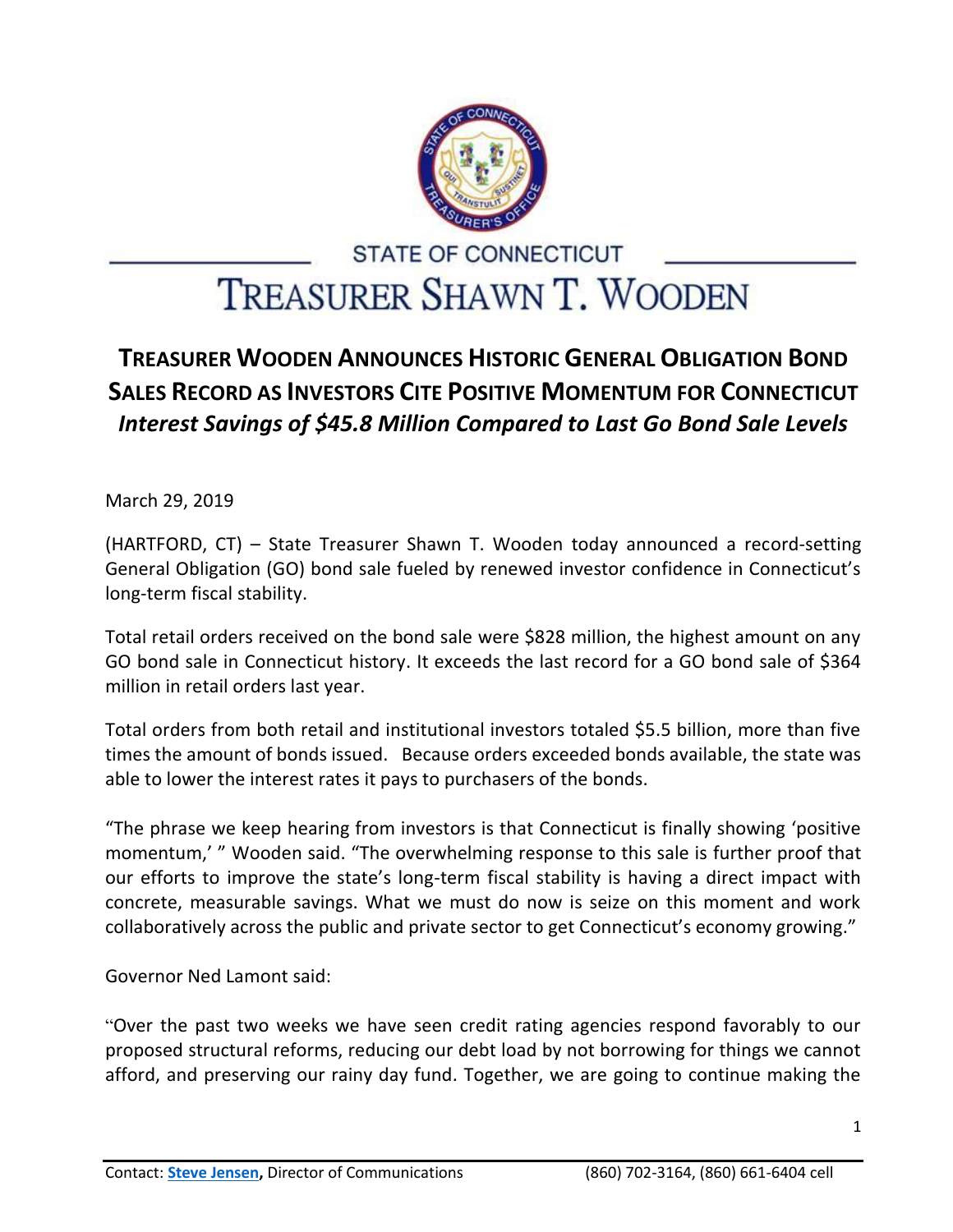right and prudent decisions to put our state on a sustainable path for future generations. This is the time to invest in Connecticut."

Ahead of the sale, Standard & Poor's improved the state's credit outlook on GO bonds to "positive" – the first positive rating outlook in 18 years. Wooden, Governor Lamont and OPM Secretary Melissa McCaw gave presentations promoting the sale and recently proposed fiscal-discipline measures to potential investors in Hartford, Chicago, New York City and Boston.

Treasurer Wooden said the record-setting sale, which took place Wednesday and Thursday, reflects positive feedback received during the investor presentations, and noted that those attending the sessions placed orders for \$2.5 billion of the bonds.

Proceeds from the bonds will fund projects approved by the General Assembly and the State Bond Commission prior to the new administration including:

- \$306.7 million for local school construction;
- \$187.9 million for grants to municipalities include Town Road Aid;
- \$95.0 million for Clean Water Fund grants;
- \$85.9 million for economic assistance programs;
- \$83.2 million for technology upgrades;
- \$75.0 million for the state's Local Capital Improvement Program (LOCIP);
- \$39.7 million for housing programs;
- $\bullet$  \$36.1 for improvements to state facilities;
- \$29.1 million for public safety improvements;
- \$20.9 for educational facilities;
- \$40.5 million balance to fund a variety of human services and environmental purposes, including brownfields.

The bond sales included \$750 million of 2019 Series A tax-exempt bonds and \$250 million of 2019 Series A taxable bonds.

The tax-exempt bond sale achieved a spread of 62 basis points to the benchmark MMD index on the longest maturity offered, which was an improvement over the previous GO bond sale in August 2018, which had a spread of 82 basis points on the longest maturity offered.